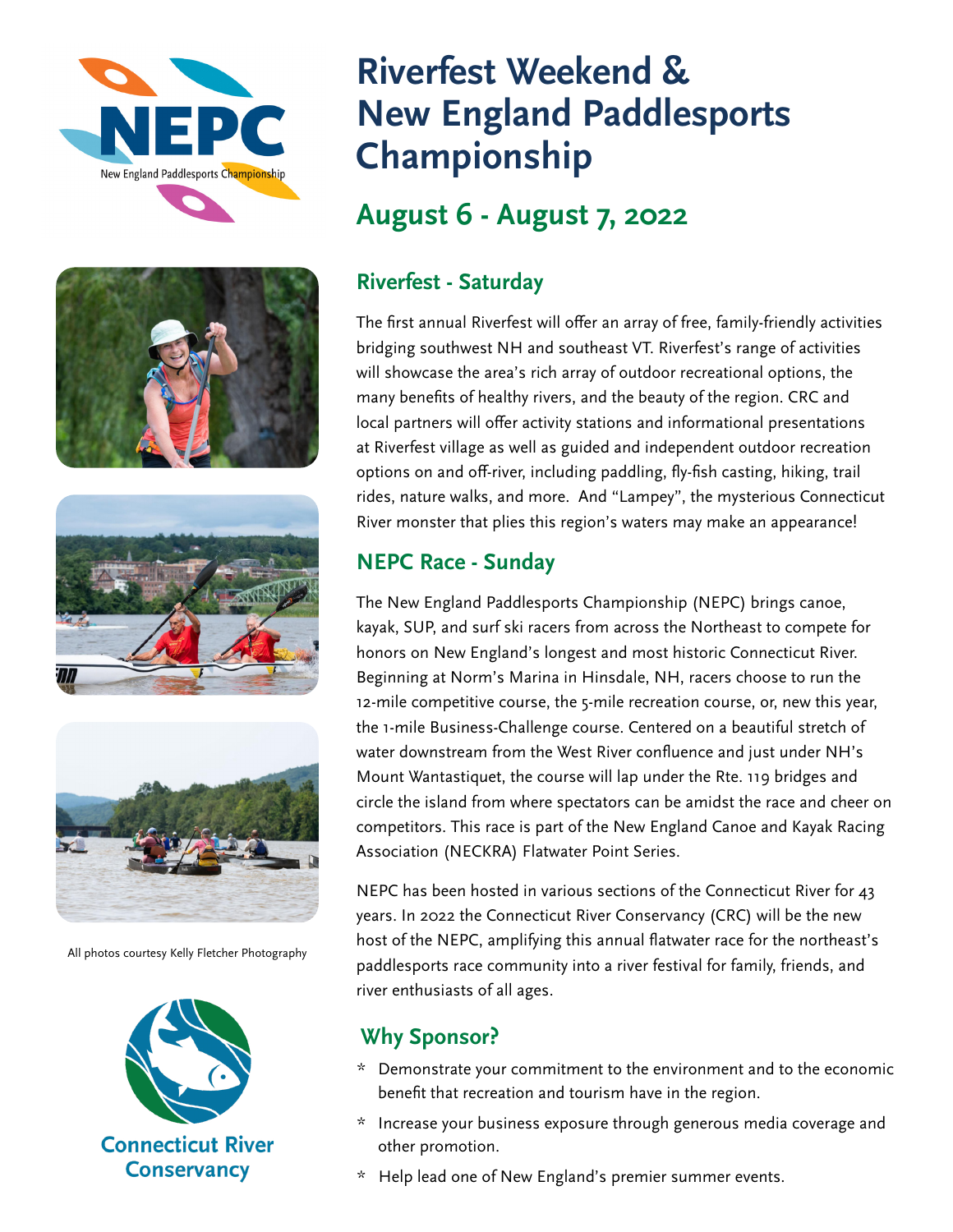# **2022 Riverfest & NEPC Sponsor Benefits**

As a sponsor, you will be recognized with the following benefits:

#### **CRC Annual Web Traffic**

58,628 visitors 77,623 sessions

#### **CRC Facebook**

5,979 Likes

#### **CRC Media Coverage**

4.7 million impressions 117 Articles

CRC earns media coverage in print, radio, television, on-line, and through social media in local, regional and national outlets. Newspaper outlets include Boston Sunday Globe, Hartford Courant, Christian Science Monitor, Brattleboro Reformer, Burlington Free Press, Springfield Republican, Valley Advocate, Keene Sentinel, and more. Radio coverage reaches over 200,000 weekly listeners on WRSI-The River, WTSA, Great Eastern Radio, and more.

#### **River Sponsor \$1,000**

#### *All the benefits of Brook Sponsor, plus:*

- E-news recognition 2 times
- Social media promotion 2 times
- Race t-shirts logo

#### **Brook Sponsor \$500**

#### *All the benefits of Swimming Hole sponsor plus:*

- Website recognition logo
- Local paper Thank-You ad logo
- Race t-shirts listing

### **Swimming Hole Sponsor \$250**

- Website recognition listing
- Local paper Thank-You ad listing
- Online Annual Report listing

### **Priority Sponsor Deadline: May 1st**

[for maximum visibility in promotional materials and inclusion on race t-shirts]





**Connecticut River Conservancy** 





**and additional Sponsors and Partners**

Presenting, Lead, and Watershed-level Sponsorships offer additional benefits. To learn more about sponsorship opportunities, please contact Brett Morrison, 413-772-2020, ext. 218 or bmorrison@ctriver.org